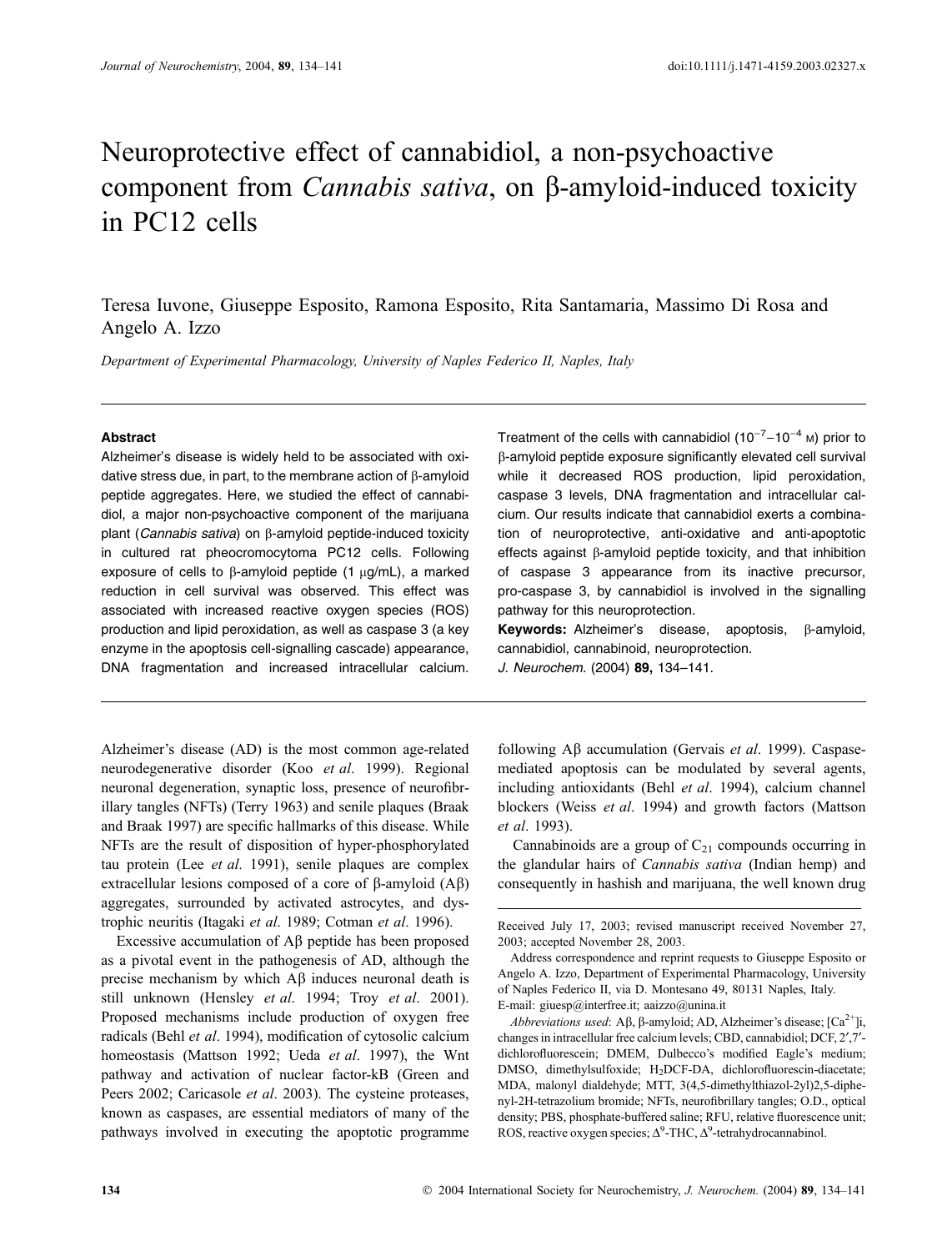of abuse (Samuelsson 1999; Nocerino et al. 2000). The most important representative cannabinoid is  $\Delta^9$ -tetrahydrocannabinol  $(\Delta^9$ -THC), which has psychoactive properties depending upon the interaction with the cannabinoid  $CB_1$ receptors within the brain (Pertwee 1997). Good quality hashish contains 4–10% and marijuana 0.1–2.7%  $\Delta^9$ -THC (Samuelsson 1999). Cannabidiol, the main component of the glandular hairs (up to 15%), is a non-psychoactive cannabinoid; it exerts a plethora of pharmacological effects, including anti-convulsive, sedative, hypnotic, anti-psychotic, anti-nausea and anti-inflammatory actions (Mechoulam et al. 2002). Cannabidiol is a potent antioxidant compound and it has been recently proposed to have a neuroprotective role during ischemic damage (Hampson et al. 1998, 2000).

The aim of the present study is to evaluate the possible neuroprotective effect of cannabidiol on  $\beta$ -amyloid-induced neurotoxicity. For this purpose we evaluated the effect of cannabidiol on cell viability, reactive oxygen species (ROS) formation and membrane lipoperoxidation, as well as neuronal apoptosis in cultured rat pheochromocytoma PC12 cells exposed to  $A\beta$ .

# Materials and methods

#### **Materials**

All the materials for cell culture were purchased from Biowittaker (Caravaggio, BG, Italy). Fetal calf serum and horse serum were from Hyclone (Logan, UT, USA). Human  $\beta$ -amyloid peptide (fragment 1–42) and CP55,940  $\{(-)-cis-3-[2-hydroxy-4-(-,-di-))\}$ methylheptyl)phenyl]-trans-4-(3-hydroxypropyl)cyclohexanol)} were from Tocris Cookson (Ballwin, UK). Antibody anti-caspase 3 was from Calbiochem (San Diego, CA, USA). Anti-mouse IgG was from Dako (Glostrup, Denmark). SR141716A [(N-piperidin-1-yl)-5- (4-chlorophenyl)-1–2,4-dichlorophenyl)-4-methyl-1H-pyrazole-3-carboxamide hydrochloride] was a gift from Dr Madaleine Mosse (SANOFI-Reserche). Cannabidiol, Vitamin E (DL-a-tocopherol) and all the other reagents used, unless otherwise stated, were from Sigma (Milan, Italy). Ab fragment peptide was dissolved in pyrogen-free water, cannabidiol, vitamin E and SR141716A in dimethylsulfoxide (DMSO). The final DMSO concentration in the assay wells, irrespective of cannabinoid concentration, was always adjusted to 0.01%, a concentration that in preliminary experiments was found to have no effect on the response under study.

#### Cell culture

PC12 cells (American Tissue Culture Catalogue number CRL1721) were grown in Dulbecco's modified Eagle's medium (DMEM) supplemented with 5% fetal calf serum, 15% horse serum, 2 mm glutamine, 100 U/mL penicillin and 100  $\mu$ g/mL streptomycin at 37°C in 5% CO<sub>2</sub>/95% air. Confluent cells were detached, counted and seeded into Petri dishes (10 cm diameter) at a density of  $1 \times 10^6$ cells/mL and allowed to adhere for 24 h at 37°C. Thereafter, the medium was replaced with fresh medium and cells were treated with  $\text{A}\beta$  (1 µg/mL) in the presence or absence of cannabidiol (10<sup>-7</sup>-10<sup>-4</sup>  $M$ , given immediately before  $A\beta$ ). In some experiments, the effect of cannabidiol (10<sup>-5</sup> M) was evaluated in the presence of the  $CB_1$ receptor antagonist SR141716A (10 min before cannabidiol). The concentration of Ab was selected on the basis of our laboratory experience (i.e. a concentration which produced a submaximal effect on cell viability, lipid peroxidation and ROS formation) (data not shown).

#### MTT cell viability assay

Cell viability was determined using a 3(4,5-dimethylthiazol-2yl)2,5 diphenyl-2H-tetrazolium bromide (MTT) conversion assay (Mosman 1983). Briefly, the cells were plated in 96-well culture plates at the density of  $5 \times 10^3$  cells/well and allowed to adhere at 37°C for 2 h. Thereafter, the medium was replaced with fresh medium and the cells were incubated with  $\overrightarrow{AB}$  peptide (1 µg/mL) in the presence or absence of cannabidiol  $(10^{-4} - 10^{-7})$  m). After 24 h, 25 µL MTT (5 mg/mL in DMEM) were added and the cells incubated for an additional 3 h at 37°C. After this time, the cells were lysed and the dark blue crystals solubilized with  $125 \mu L$  of a solution containing 50% (v/v) N,N, dimethylformamide, 20% (w/v) sodium dodecylsulfate, with an adjusted pH of 4.5. The optical density (O.D.) of each well was measured with a microplate spectrophotometer (Titertek Multiscan MCC/340; Labsystem) equipped with a 620 nm filter. The cell viability in response to the treatment with  $\mathbf{A}\beta$  peptide in the presence or absence of cannabidiol was calculated as percentage of cell viability = (O.D. treated/O.D. control)  $\times$  100.

#### Measurement of reactive oxygen species (ROS)

The formation of ROS was evaluated by means of the probe 2',7'dichlorofluorescein (DCF) according to the method described by Bass et al. (1983) and Le Bel et al. (1992). Briefly, PC12 cells were seeded at a density of  $5 \times 10^3$  cells/well into 96-well plates and allowed to grow for 48 h.  $2'$ ,7'-Dichlorofluorescein-diacetate (H<sub>2</sub>DCF-DA, Sigma) was then added directly to the growth medium at a final concentration of 5 µm and the cells incubated for 1 h at  $37^{\circ}$ C. H<sub>2</sub>DCF-DA is a non-fluorescent permeant molecule which diffuses passively into cells; the acetates are then cleaved by intracellular esterases to form  $H_2$ DCF which is thereby trapped within the cell. In the presence of intracellular ROS, H2DCF is rapidly oxidized to the highly fluorescent DCF. Therefore, cells were washed twice with phosphatebuffered saline (PBS), placed in fresh medium and treated with  $\overrightarrow{AB}$ (1 µg/mL) with or without cannabidiol ( $10^{-7}$ – $10^{-4}$  M) for 24 h. After treatment, cells were washed twice with PBS and the plates placed in a fluorescent microplate reader (LS 55 Luminescence Spectrometer; Perkin Elmer, Beaconsfield, Bucks, UK). Fluorescence was monitored using an excitation wavelength of 490 nm and an emission wavelength of 520 nm. Results were expressed as Relative Fluorescence Units (RFU). In some experiments, the effect of the cannabinoid receptor agonist CP55,940  $(10^{-8} - 10^{-5})$  M) was also evaluated.

#### Lipid peroxidation assay

Malonyl dialdehyde (MDA), as the most abundant lipid peroxidation product from PC12 cells, was measured by the thiobarbituric acid colorimetric assay (Mihara and Uchiama 1978). Briefly, 24 h after treatment with  $\overrightarrow{AB}$  (1  $\mu$ g/mL) (in the presence or absence of cannabidiol  $10^{-4}$ – $10^{-7}$  M), the cells were washed three times with  $1\times$  PBS, then scraped in  $1\times$  PBS containing 0.5 mm EDTA and 1.13 mM butyl-hydroxytoluene. Cell lysis was performed by means of six cycles of freezing and thawing. To 450 µL of cellular lysate was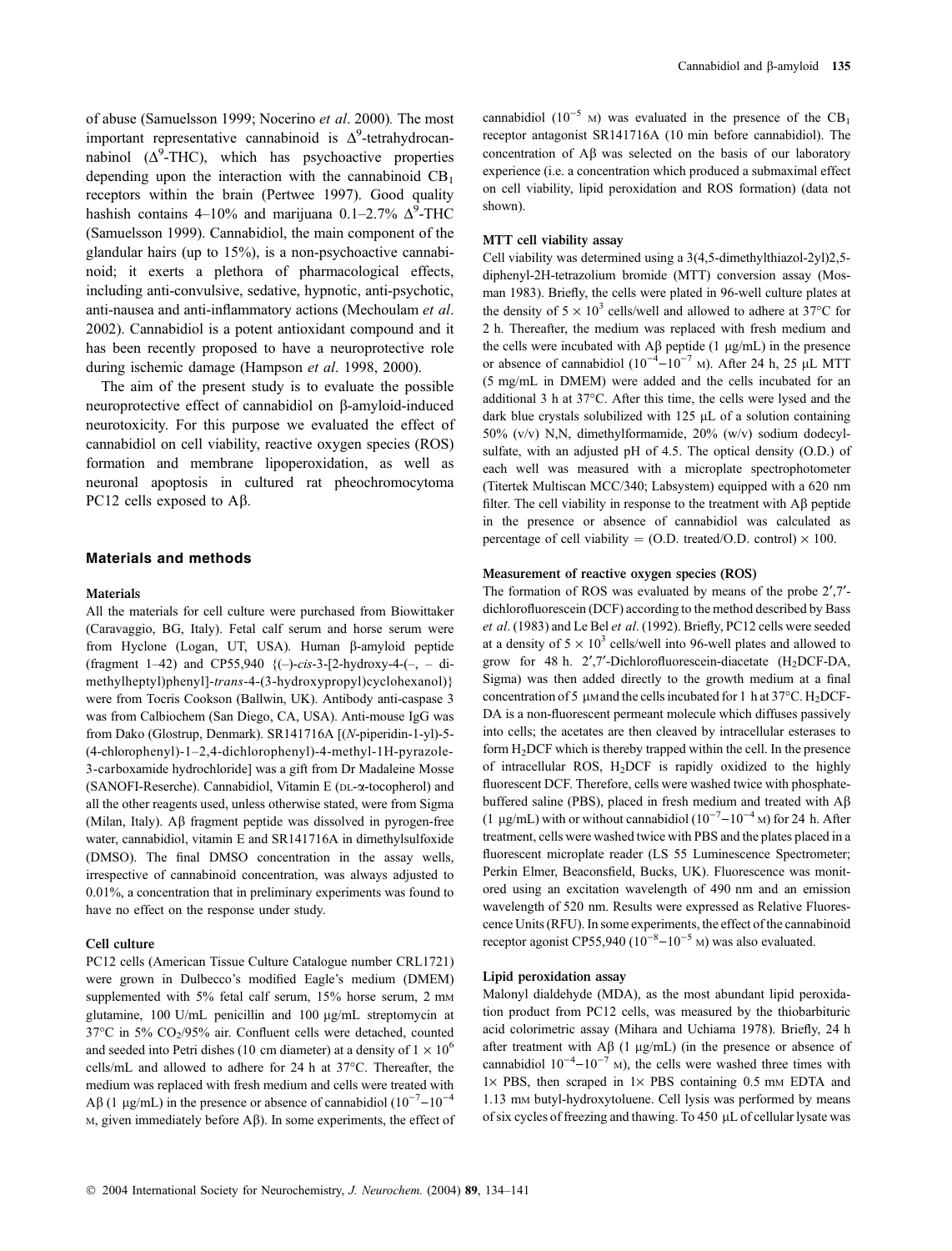added 1 mL 10% (w/v) trichloroacetic acid. After centrifugation at 1000 g for 10 min, 1.3 mL 0.5% (w/v) thiobarbituric acid were added and the mixture was heated at  $100^{\circ}$ C for 20 min. After cooling, MDA formation was recorded (Absorbance 530 nm and Absorbance 550 nm) in a Perkin Elmer (Massachussets, MA, USA) spectrofluorimeter and the results are presented as ng MDA/1  $\times$  10<sup>6</sup> cells.

#### Preparation of cytosolic fractions

Extracts of PC12 cells stimulated for 24 h with  $\overrightarrow{AB}$  (1 µg/mL) in the presence or absence of cannabidiol  $(10^{-7}-10^{-4})$  M) were prepared as previously described (Esposito et al. 2002). Briefly, harvested cells  $(1 \times 10^6)$  were washed twice with ice-cold PBS and centrifuged at 180 g for 10 min at 4 $\rm ^{o}C$ . The cell pellet was resuspended in 100 µL of ice-cold hypotonic lysis buffer [10 mm HEPES, 1.5 mm MgCl<sub>2</sub>, 10 mm KCl, 0.5 mm phenylmethylsulfonyl fluoride, 1.5 µg/mL soybean trypsin inhibitor, pepstatin A 7  $\mu$ g/mL, leupeptin 5  $\mu$ g/mL, 0.1 mm benzamidine, 0.5 mm dithiothreitol (DTT)] and incubated in ice for 15 min. The cells were lysed by rapid passage through a syringe needle five or six times and the cytoplasmic fraction was then obtained by centrifugation at 13 000  $g$  for 1 min.

#### Western blot analysis

Immunoblotting analysis of caspase 3 protein was performed on a cytosolic fraction of PC12 cells treated as described (Samali et al. 1999). Cytosolic fraction proteins were mixed with gel loading buffer (50 mM Tris, 10% SDS, 10% glycerol 2-mercaptoethanol, 2 mg bromophenol/ml) in a ratio of 1 : 1, boiled for 5 min and centrifuged at 10 000 g for 10 min. Protein concentration was determined and equivalent amounts (50 µg) of each sample were separated under reducing conditions in 12% SDS–polyacrylamide minigel. The proteins were transferred onto nitrocellulose membrane according to the manufacturer's instructions (Bio-Rad Laboratories, Hercules, CA, USA). The membranes were blocked by incubation at  $4^{\circ}$ C overnight in high salt buffer (50 mm Trizma base, 500 mm NaCl, 0.05% Tween-20) containing 5% bovine serum albumin; they were then incubated for 1 h with anti-caspase 3 antibody (1 : 2000) (Chemicon, Temecula, CA, USA) for 1 h at room temperature, followed by incubation with horseradish peroxidase (HRP)-conjugate secondary antibody (Dako). The immune complexes were developed using enhanced chemiluminescence detection reagents (Amersham, Cologno Monzese, Italy) according to the manufacturer's instructions and exposed to Kodak X-Omat film. The protein bands of caspase 3 and pro-caspase 3 on X-ray film were scanned and densitometrically analysed with a GS-700 imaging densitometer (Bio-Rad Laboratories, Hercules, CA, USA). Results are expressed as the ratio pro-caspase/caspase 3 (a low ratio is indicative of apoptosis).

#### DNA fragmentation analysis

To prepare cellular DNA, PC12 cells  $(4 \times 10^6)$ , incubated for 24 h with or without A $\beta$ , alone, or in presence of cannabidiol  $10^{-5}$  M and  $10^4$  M) were detached from 10 cm  $\varnothing$  culture dishes and the cell suspension was centrifuged at 100 g for 10 min (Gschwind and Huber 1995). The cell pellet was then washed twice with ice-cold PBS and cellular DNA was isolated using a DNA isolation kit (Roche, Basel, Switzerland) according the manufacturer's instructions. A 20  $\mu$ L aliquot of each DNA sample was analysed on a 1.5% agarose gel containing ethidium bromide  $(1 \mu g/mL)$  in TBE buffer (100 mM Tris, 90 mM boric acid, 1 mM EDTA) and run for 90 min at 70 V. After electrophoresis, the DNA was visualized under UV light and photographed.

## Measurement of intracellular calcium levels

Changes in intracellular free calcium levels  $([Ca<sup>2+</sup>]$ <sub>i</sub>) in a suspension of PC12 cells were determined by the fura-2 method (Sandirasegarane et al. 1994; Zhou et al. 1996). Upon binding calcium, fura-2 shifts its excitation wavelength from 380 to 340 nm, and the ratio of the fluorescence caused by excitation at 340 nm to that at 380 nm  $(R_{340/380})$  reflects changes in  $[Ca^{2+}]$ <sub>i</sub> (Zhou *et al.* 1996). PC12 cells were incubated with 5  $\mu$ m fura-2/acetoxymethyl ester (fura-2/AM) in HBH (concentration in mm: NaCl 137, KCl 5.4, MgCl<sub>2</sub> 0.49,  $KH_{2}PO_{4}$  0.44, Na<sub>2</sub>HPO<sub>4</sub> 0.64, NaHCO<sub>3</sub> 3, glucose 5.5, CaCl<sub>2</sub> 1.26 and HEPES 20, pH 7.4) in a  $37^{\circ}$ C incubator for 60 min, and washed twice before taking an aliquot for  $[Ca^{2+}]$ <sub>i</sub> measurement. Each aliquot contained  $5 \times 10^3$  cells suspended in a total volume of 200 µL HBH. Basal  $\left[\text{Ca}^{2+}\right]$  values were obtained after 2 min of equilibration and  $\lbrack Ca^{2+}\rbrack$  measurements were performed 2, 5, 10 and 15 min after  $\widehat{AB}$  administration. As  $\widehat{AB}$  produced a maximal increase 5 min after its administration, the effect of cannabidiol  $(10^{-6} - 10^{-4})$  M, administered 15 min before A $\beta$  1 µg/mL) or vitamin E (10<sup>-5</sup> M, used as a reference compound) was assessed at this time-point. Measurements were performed with a spectrofluorometer with an LS55 luminescence spectrometer (Perkin Elmer).

#### Statistical analysis

Results were expressed as the mean  $\pm$  SEM of *n* experiments. Statistical analysis was determined with ANOVA and multiple comparisons were performed by Bonferroni's test, with  $p \le 0.05$ considered significant.

## **Results**

#### Cell viability

MTT assay was used to detect cell viability. Incubation of PC12 cells with A $\beta$  (1 µg/mL) for 24 h caused 38.8  $\pm$  2.2% of cell death (Fig. 1). Cannabidiol  $(10^{-7} - 10^{-4})$  m), added to the cells immediately before treatment with  $\overrightarrow{AB}$ , significantly reduced cell death. The effect of cannabidiol was significant for all the concentrations tested. The cannabinoid receptor agonist CP55,940 also reduced Ab-induced cell death (cell death: A $\beta$  37.0  $\pm$  3.8; CP55,940 10<sup>-8</sup> M + A $\beta$  13.6  $\pm$  7.9; CP55,940  $10^{-7}$  M + A $\beta$  21.7 ± 9.0; CP55,940  $10^{-6}$  M + A $\beta$  $8.5 \pm 4.2$ ,  $p < 0.05$ , CP55,940  $10^{-5}$  M + A $\beta$  6.6  $\pm$  3.8,  $p < 0.05$ ,  $n = 3-4$ ).

## Measurement of reactive oxygen species (ROS)

ROS accumulation, estimated using a converting reaction of the probe DCFH<sub>2</sub> to DCF, was significantly ( $p < 0.001$ ) increased after incubation with  $AB(1 \mu g/mL)$ , as indicated by the increase in RFU (Fig. 2). Incubation of PC12 with cannabidiol  $(10^{-7}-10^{-4}$  M) significantly inhibited Ab-induced increase in ROS accumulation (Fig. 2). The effect of cannabidiol  $(10^{-5}$  M) was not significantly modified by the cannabinod CB1 receptor antagonist SR141716A  $(10^{-5}$  M) (RFU: control 53  $\pm$  5; A<sub>B</sub> 146  $\pm$  11; cannabidiol +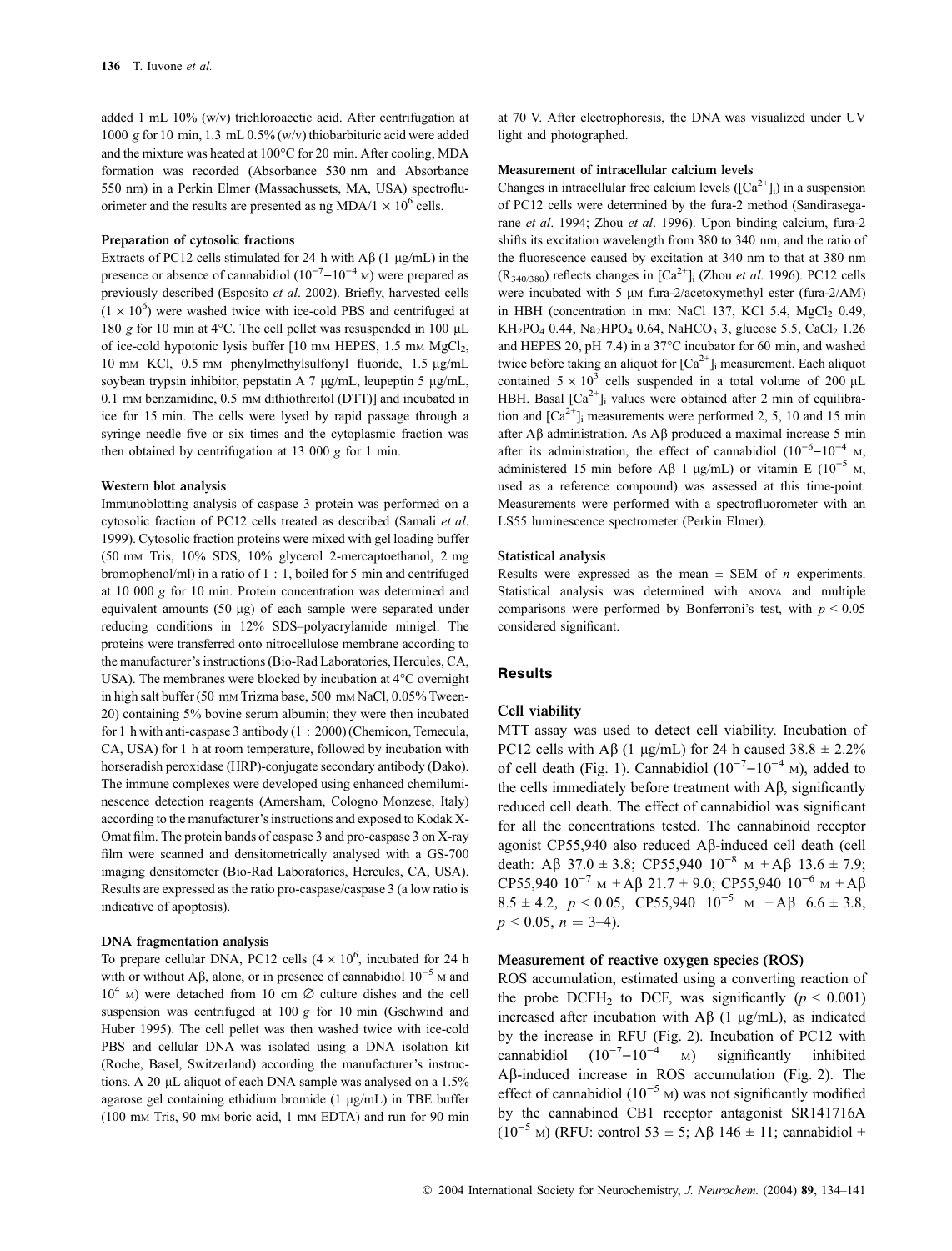

Fig. 1 Effect of cannabidiol  $(10^{-7}-10^{-4}$  M) on  $\beta$ -amyloid  $(AB, 1)$ ug/mL)-induced cell death. Cell death, evaluated by the reduction of the tetrazolium salt MTT, was assessed 24 h after incubation with  $A\beta$ . Cannabidiol was added immediately before  $A\beta$ . Results, expressed as the percentage of cell death, are the means  $\pm$  SEM of five experiments in triplicate. Untreated cells were assumed to be vital (100% viability). \*\*\* $p < 0.001$  versus A $\beta$ .



Fig. 2 Effect of cannabidiol  $(10^{-7}-10^{-4}$  M) on  $\beta$ -amyloid  $(AB, 1)$ ug/mL)-induced formation of reactive oxygen species (ROS). ROS formation, evaluated by the oxidation of 2',7'-dichlorofluorescein  $(H<sub>2</sub>DCF)$  to the fluorescent 2',7'-dichlorofluorescein (DCF), was assessed 24 h after incubation with A<sub>B</sub>. Cannabidiol was added immediately before A $\beta$ . Results are the means  $\pm$  SEM of six experiments in triplicate.  $\cos p < 0.001$  versus control (untreated cells);  $*p < 0.05$  and  $***p < 0.001$  versus A $\beta$ .

A $\beta$  61 ± 11; A $\beta$  + cannabidiol + SR141716A 66 ± 6;  $n = 5$ ). Given alone, SR141716A (10<sup>-5</sup> M) did not modify ROS accumulation either in untreated cells or in cells incubated with  $\overrightarrow{AB}$  (data not shown). Cannabidiol did not affect viability in untreated cells (data not shown).

# Lipid peroxidation assay

The thiobarbituric acid colorimetric assay, which measures malondialdehyde (MDA) levels, was used to quantify lipid

peroxidation. Exposure of PC12 cells to  $\mathbf{A}\beta$  (1 µg/mL) caused a significant increase in MDA levels (indicating that lipid peroxidation occurs) (Fig. 3). Lipid peroxidation of A<sub>B</sub>-treated cells was concentration-dependently reduced by cannabidiol (10<sup>-7</sup>-10<sup>-4</sup> M). The effect of cannabidiol (10<sup>-5</sup>  $M$ ) was not significantly modified by the cannabinod  $CB<sub>1</sub>$ receptor antagonist SR141716A  $10^{-5}$  M (MDA ng/10<sup>6</sup> cells: untreated cells  $31 \pm 3$ ; A $\beta$  85  $\pm$  4; cannabidiol + A $\beta$  45  $\pm$  4;  $\widehat{AB}$  + cannabidiol + SR141716A 42 ± 3; n = 5). Given alone, SR141716A  $(10^{-5}$  M) did not change MDA levels either in untreated cells (MDA ng/ $10^6$  cells: untreated cells 31  $\pm$  3; SR141716A 32  $\pm$  3; n = 5) or cells incubated with A $\beta$  (MDA ng/10<sup>6</sup> cells: A $\beta$  85 ± 4; A $\beta$  + SR141716A  $81 \pm 4$ ;  $n = 5$ ).

# Apoptosis assay

We evaluated the appearance of the caspase 3 band in a cellular extract of PC12 cells by western blot analysis as a hallmark of apoptosis. In our time-course experiments, we showed that PC12 cells start to undergo to apoptosis 4 h after treatment with  $\text{A}\beta$  (1 µg/mL), but a marked apoptosis was evident at 6 h after treatment (Fig. 4a). Analysis of the procaspase/total caspase 3 ratio showed that  $\overrightarrow{AB}$  significantly induced apoptosis (as indicated by the decreased ratio) 6 h after treatment, and this increase was significantly counteracted by cannabidiol  $(10^{-4}$  M) (Fig. 4b). These results suggest that apoptosis in  $\mathsf{A}\beta$ -treated PC12 cells is mediated by caspase 3, and the protective action of cannabidiol may, at least in part, be attributed to inhibition of the caspase cascade.



Fig. 3 Effect of cannabidiol  $(10^{-7}-10^{-4}$  M) on  $\beta$ -amyloid  $($ A $\beta$ , 1 lg/mL)-induced lipid peroxidation. Lipid peroxidation, evaluated by the thiobarbituric acid colorimetric assay [which measures malondialdehyde (MDA)], was assessed 24 h after incubation with A $\beta$ . Cannabidiol was added immediately before A $\beta$ . Results, expressed as concentration of MDA, are the means  $\pm$  SEM of six experiments in triplicate.  $\cos p$  < 0.001 versus control (untreated cells);  $\cos p$  < 0.01 and \*\*\* $p$  < 0.001 versus A $\beta$ .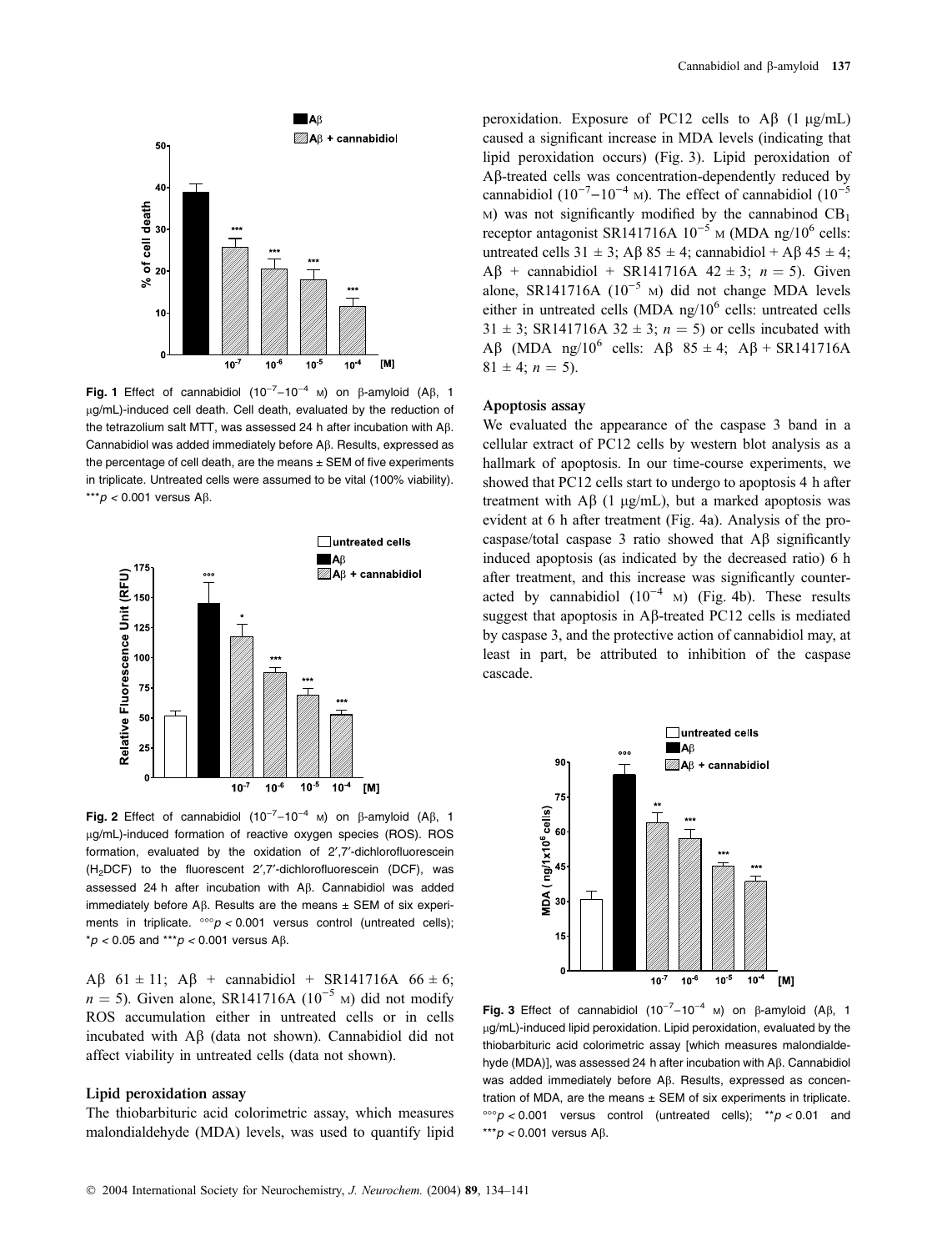

Fig. 4 Effect of cannabidiol (CBD,  $10^{-4}$  M) on  $\beta$ -amyloid (1  $\mu q/mL$ )induced caspase 3 activation. (a) Representative western blot analysis of caspase 3 activation from its inactive precursor, pro-caspase 3, in PC12 cell homogenate treated with and without  $\mathsf{AB}$  and in the presence of cannabidiol; arrows indicate cleaved (activated) caspase 3 at about 17 kDa and its precursor, pro-caspase, at about 43 kDa. (b) Ratio pro-caspase/total caspase 3 (a decreased ratio is indicative of apoptosis). \*\*p < 0.01 versus control cells (at 6 h),  $\degree$ p < 0.01 versus  $\beta$ -amyloid (at 6 h),  $n = 3$  separate experiments.

## DNA fragmentation

Experiments on DNA fragmentation are shown in Fig. 5. Untreated PC12 cells showed no detectable DNA fragmentation. By contrast, DNA extracted from PC12 cells after 24 h of exposure to  $\overrightarrow{AB}$  was clearly fragmented. Pretreatment with cannabidiol  $(10^{-5}$  M and  $10^{-4}$  M) reduced Ab-induced DNA ladders, the effect being more evident for the  $10^{-4}$  M concentration.

## Intracellular calcium levels

AB (1 µg/mL) produced a significant increase in  $[Ca^{2+}]_i$ 2–15 min after its administration, with a maximal effect after 5 min (data not shown). Therefore, the effects of cannabidiol were assessed at this time point.  $\mathbf{A}\beta$ -induced changes in  $[Ca^{2+}]$ <sub>i</sub> were reduced by both cannabidiol (R<sub>340/380</sub>: basal  $0.90 \pm 0.02$ ; A $\beta$  1.20  $\pm$  0.06; A $\beta$  + cannabidiol 10<sup>-6</sup> M  $1.10 \pm 0.07$ ; A $\beta$  + cannabidiol  $10^{-5}$  M  $1.08 \pm 0.07$ ; A $\beta$  + cannabidiol  $10^{-4}$  M 0.91  $\pm$  0.07;  $n = 3-4$ ,  $p < 0.05$  for the  $10^{-5}$  M and  $10^{-4}$  M concentrations) and vitamin E  $10^{-5}$  M  $(R_{340/380}$ : basal 0.90  $\pm$  0.02; A $\beta$  1.20  $\pm$  0.06; A $\beta$  + vitamin E  $0.93 \pm 0.03$ ;  $n = 3$ ,  $p < 0.05$ ).

## **Discussion**

The accumulation of plaques containing  $\overrightarrow{AB}$  is an invariant feature of AD pathology and there is abundant evidence suggesting that  $\overrightarrow{AB}$  contributes to the aetiology of  $\overrightarrow{AD}$ (Carlson 2003; Golde 2003). In the present paper we report that cannabidiol, a major non-psychotropic component of



Fig. 5 DNA fragmentation in PC12 untreated cells and in PC12 cells treated with  $\beta$ -amyloid (1  $\mu$ g/mL, alone or in the presence of cannabidiol  $10^{-4}$  M and  $10^{-5}$  M). Cellular DNA was extracted and visualized on agarose gel as described in the Materials and methods section. Each lane was loaded with the same amount of DNA. DNA size markers used were: (left) phage lambda DNA digested with Hind III restriction enzyme; (right) pBR322 DNA digested with Hinf I restriction enzyme.

marijuana, prevents  $\mathbf{A}\beta$ -induced neurotoxicity, ROS production and lipid peroxidation; it also inhibits caspase 3 appearance (from the inactive precursor pro-caspase) in PC12 cells.

The MTT assay has been widely used as an index of cell survival and proliferation. Previous investigators have shown that cannabidiol produces a modest or no reduction in C6 glioma cell viability after 6 days of incubation (Jacobsson et al. 2000). Here, we have shown that exposure of PC12 cells to  $\overrightarrow{AB}$  produces a reduction in cell viability, and that cannabidiol protects, in a concentration-dependent manner, Ab-induced neurotoxicity. Consistent with these results, cannabidiol has been shown to reduce glutamate-, N-methyl-D-aspartate- and kainate-induced toxicity in rat cortical neurones (Hampson et al. 1998).

The cellular events involving free radical oxidative stress may be one basic pathway leading to cell degeneration. Increased oxidative stress and disturbed defensive mechanisms occur in the brain of AD patients, which might result in a self-propagating cascade of neurodegenerative events (Markesbery 1997). ROS have been shown to be involved in cell damage and death induced by amyloid peptides (Mattson et al. 1993; Brera et al. 2000) and antioxidant therapy has led to an improvement in AD patients. Excessive ROS can lead to a number of detrimental effects, including lipid peroxidation. In our experiments, PC12 cells exhibited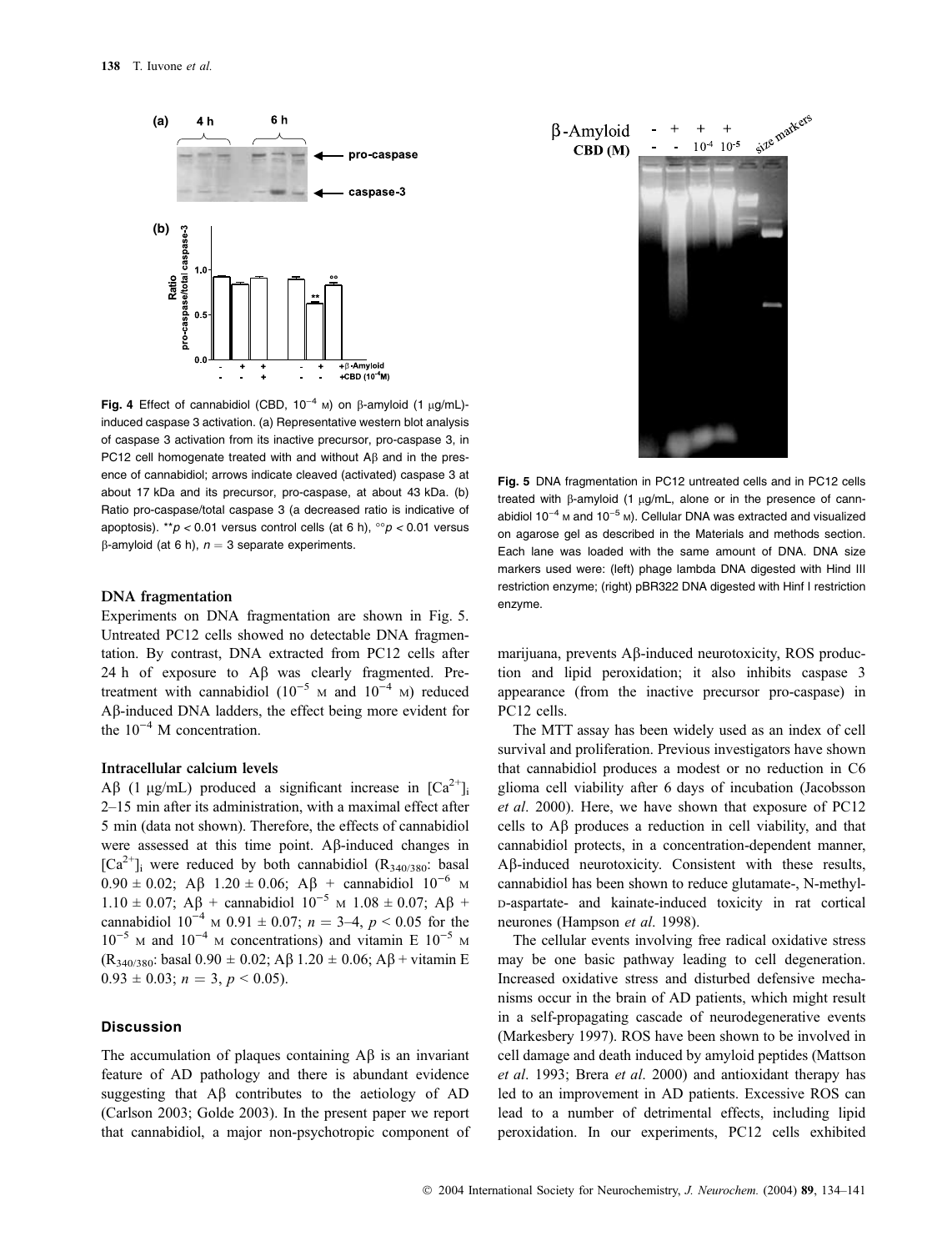increased ROS levels and lipid peroxidation following exposure to  $\overrightarrow{AB}$  peptide. The ability of  $\overrightarrow{AB}$  to increase both ROS and lipid peroxidation has been documented previously in a number of neuronal cell types, including PC12 cells (Xiao et al. 2002; Onoue et al. 2002; Guan and Nordberg 2003). However, we have shown for the first time that cannabidiol reduced, in a concentration-dependent manner, Ab-induced ROS accumulation and lipid peroxidation. Since antioxidants are known to attenuate  $\mathsf{A}\mathsf{B}\text{-induced}$  oxidative injury (Cash *et al.* 2002), it is likely that the previously reported antioxidant properties of cannabidiol could contribute to its beneficial effect. Other studies have shown that cannabidiol antagonizes the oxidative stress induced by retinoid anhydroretinol in lymphoblastoid cells (Chen and Buck 2000) and prevents hydrogen peroxide-induced oxidative damage in neuronal cultures (Hampson et al. 1998).

In contrast to  $\Delta^9$ -THC, cannabidiol is not a cannabinoid receptor agonist (Mechoulam et al. 2002); nevertheless, cannabidiol may enhance the endocannabinoid action at  $CB<sub>1</sub>$  receptors by its ability to block the uptake and the enzymatic degradation of the endocannabinoid anandamide (Bisogno et al. 2001). Furthermore, Petitet et al. (1998) have shown that cannabidiol, in the micromolar range, behaves as a  $CB_1$  antagonist in the rat brain. The importance of  $CB_1$ receptors in neuroprotection has been previously documented (Grundy et al. 2001; Van der Stelt et al. 2001; Marsicano et al. 2002). Milton (2002) showed that the endogenous cannabinoids anandamide and noladin ether have a protective effect on A $\beta$ -induced toxicity through activation of CB<sub>1</sub> receptors in human teratocarcinoma cells. However, it is very unlikely that the protective (anti-oxidative) effect of cannabidiol observed here involves  $CB_1$  receptors as the potent and selective  $CB_1$  receptor antagonist, SR141716A, at a concentration previously shown to be fully effective (Esposito et al. 2001, 2002), did not show a protective effect (when administered alone), nor did it modify the protective action of cannabidiol. In agreement with our results, Molderings et al.  $(2002)$  showed (by using binding and PCR techniques) that rat pheochromocytoma PC12 cells are not endowed with  $CB<sub>1</sub>$  receptors. It is interesting to note that in these cells, we have shown that the cannabinoid agonist CP55,290 also has a protective effect on  $\mathbf{A}\beta$ -induced toxicity, thus confirming the existence of a non- $CB_1$  mediated protective effect of cannabinoids.

Several experimental studies suggest an association between deposition of  $\overrightarrow{AB}$ , oxidative stress and apoptosis associated with AD and ageing (Kokoszka et al. 2001; Marx 2001). The  $\widehat{AB}$  peptide has been shown to induce apoptosis in neurones, including PC12 cells, which may be responsible for neuronal death in AD (Martin et al. 2001; Troy et al. 2001). Apoptosis is associated with the activation of a family of aspartic acid-specific cysteine proteases, referred to as caspases (Nicholson and Thornberry 1997). There are at least 14 caspases identified in mammalian cells that are synthesized

as inactive precursor molecules, pro-caspase, and are converted by proteolytic cleavage to the active heterodimer (Thornberry and Lazebnik 1998). The activation of procaspase 3 to caspase 3 is a central event in the execution phase of apoptosis and appears to serve as the convergence point of different apoptotic signalling pathways (Nicholson and Thornberry 1997). In the present study, we have shown that cannabidiol increased pro-caspase 3 levels and, in parallel, reduced caspase 3 levels in Ab-treated PC12 cells, suggesting that the cannabinoid could exert a protective role at the execution phase of apoptosis. The inhibitory effect of cannabidiol on apoptosis was strengthened by the observation that this cannabinoid inhibited the fragmentation of DNA (a hallmark of apoptosis) induced by  $\overrightarrow{AB}$ . The fragmentation of DNA after  $\mathbf{A}\beta$  has been previously documented (Gschwind and Huber 1995).

The pharmacological manipulation of neuronal calcium homeostasis may be a useful therapeutic approach in neurodegenerative pathologies, including AD, and a rise in  $[Ca^{2+}]$ ; has been suggested to be responsible for toxic effects of  $A\beta$  (Mattson 2002). Previous investigators have shown that Aß-induced neurotoxic actions in PC12 cells are associated with an increase in  $[Ca^{2+}]_i$  and that this effect is blocked by antioxidants such as vitamin E (Zhou et al. 1996). In addition, it has been suggested that the increase in  $[Ca^{2+}]$ <sub>i</sub> induced by A $\beta$  in PC12 cells is not the result of an influx of calcium through voltage-dependent calcium channels, but rather it is the result of a free radical-mediated process. In the present study we have shown that cannabidiol counteracted the A $\beta$ -induced increase in  $[Ca^{2+}]$ ; which is in agreement with the antioxidant properties of this cannabinoid reported here and elsewhere (Hampson et al. 1998).

In summary, the results reported herein indicate, for the first time, that cannabidiol exerts a combination of neuroprotective, anti-oxidative and anti-apoptotic effects against  $\Delta \beta$  insult. Inhibition of the activity of the apoptotic enzyme caspase 3 is likely to be involved in signalling pathways for the neurotrophic effect of cannabidiol. Given the low toxicity of cannabinol shown in humans (Cunha et al. 1980; Consroe et al. 1991), this non-psychoactive component of marijuana may play an important role in counteracting neuronal cell death occurring in Alzheimer's disease.

## Acknowledgements

We are grateful to Dr Madaleine Mosse´ from SANOFI-Recerche (Montpellier, France) for the gift of cannabinoid antagonist. This work was supported by the 'Enrico and Enrica Sovena Foundation', SESIRCA (Regione Campania) and 'Cofinanziamento Murst'.

#### **References**

Bass D. A., Parce J. W., Dechatelet L. R., Szejda P., Seeds M. C. and Thomas M. (1983) Flow cytometric studies of oxidative product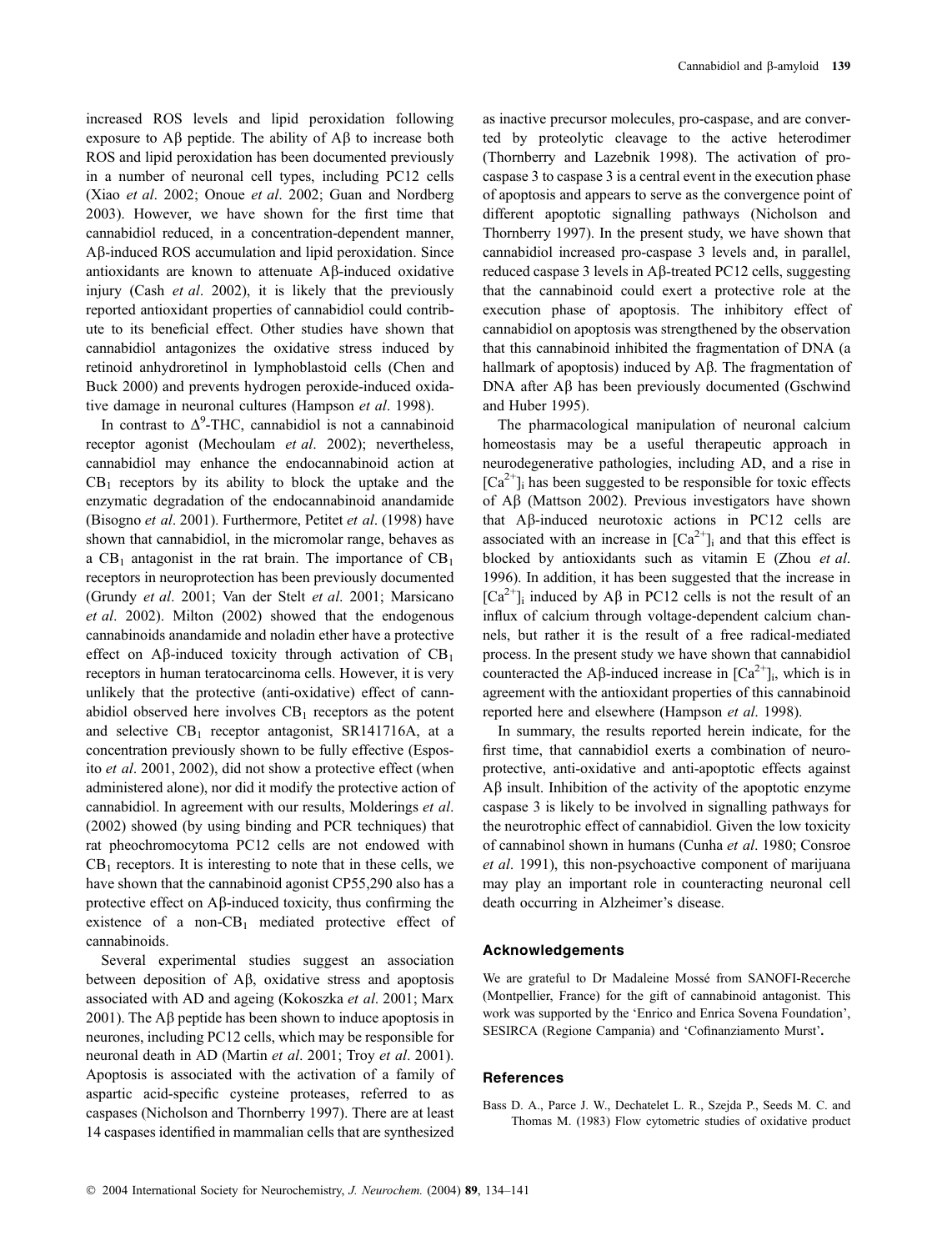formation by neutrophils: a graded response to membrane stimulation. J. Immunol. 130, 1910–1917.

- Behl C., Davis J. B., Lesley R. and Shubert D. (1994) Hydrogen peroxide mediates amyloid beta protein toxicity. Cell 77, 817–827.
- Bisogno T., Hanus L., De Petrocellis L., Tchilibon S., Ponde D. E., Brandi I., Moriello A. S., Davis J. B., Mechoulam R. and Di Marzo V. (2001) Molecular targets for cannabidiol and its synthetic analogues: effect on vanilloid VR1 receptors and on the cellular uptake and enzymatic hydrolysis of anandamide. Br. J. Pharmacol. 134, 845–852.
- Braak H. and Braak E. (1997) Frequency of stages of Alzheimer-related lesions in different age categories. Neurobiol. Aging 18, 351–357.
- Brera B., Serrano A. and de Ceballos M. L. (2000) Beta-amyloid peptides are cytotoxic to astrocytes in culture: a role for oxidative stress. Neurobiol. Dis. 7, 395–405.
- Caricasole A., Copani A., Caruso A., Caraci F., Iacovelli L., Sortino M. A., Terstappen G. C. and Nicoletti F. (2003) The Wnt pathway, cell-cycle activation and beta-amyloid: novel therapeutic strategies in Alzheimer's disease? Trends Pharmacol. Sci. 24, 233–238.
- Carlson G. A. (2003) A welcoming environment for amyloid plaques. Nat. Neurosci. 6, 328–330.
- Cash A. D., Perry G. and Smith M. A. (2002) Therapeutic potential in Alzheimer disease. Curr. Med. Chem. 9, 1605–1610.
- Chen Y. and Buck J. (2000) Cannabinoids protect cells from oxidative cell death: a receptor-independent mechanism. J. Pharmacol. Exp. Ther. 293, 807–812.
- Consroe P., Laguna J., Allender J., Snider S., Stern L., Sandyk R., Kennedy K. and Schram K. (1991) Controlled clinical trial of cannabidiol in Huntington's disease. Pharmacol. Biochem. Behav. 40, 701–708.
- Cotman C. W., Tenner A. J. and Cummings B. J. (1996)  $\beta$ -Amyloid converts an acute phase injury response to chronic injury responses. Neurobiol. Aging 17, 723–731.
- Cunha J. M., Carlini E. A., Pereira A. E., Ramos O. L., Pimentel C., Gagliardi R., Sanvito W. L., Lander N. and Mechoulam R. (1980) Chronic administration of cannabidiol to healthy volunteers and epileptic patients. Pharmacology 21, 175–185.
- Esposito G., Izzo A. A., Di Rosa M. and Iuvone T. (2001) Selective cannabinoid CB1 receptor-mediated inhibition of inducible nitric oxide synthase protein expression in C6 rat glioma cells. J. Neurochem. 78, 835–841.
- Esposito G., Ligresti A., Izzo A. A., Bisogno T., Ruvo M., Di Rosa M., Di Marzo V. and Iuvone T. (2002) The endocannabinoid system protects rat glioma cells against HIV-1 Tat protein-induced cytotoxicity. Mechanism and regulation. J. Biol. Chem. 277, 50348– 50354.
- Gervais F. G., Xu D., Robertson G. S. et al. (1999) Involvement of caspases in proteolytic cleavage of Alzheimer's amyloid-beta precursor protein and amyloidogenic A beta peptide formation. Cell 97, 395–406.
- Golde T. E. (2003) Alzheimer disease therapy: can the amyloid cascade be halted? J. Clin. Invest. 111, 11–18.
- Green K. N. and Peers C. (2002) Divergent pathways account for two distinct effects of amyloid beta peptides on exocytosis and Ca(2+) currents: involvement of ROS and NF-kappaB. J. Neurochem. 81, 1043–1051.
- Grundy R. I., Rabuffetti M. and Beltramo M. (2001) Cannabinoids and neuroprotection. Mol. Neurobiol. 24, 29–51.
- Gschwind M. and Huber G. (1995) Apoptotic cell death induced by  $\beta$ -amyloid<sub>1-42</sub> peptide is cell type dependent. J. Neurochem. 65, 292–300.
- Guan Z. Z., Yu W. F. and Nordberg A. (2003) Dual effects of nicotine on oxidative stress and neuroprotection in PC12 cells. Neurochem. Int. 43, 243–249.
- Hampson A. J., Grimaldi M., Axelrod J. and Wink D. (1998) Cannabidiol and (-)  $\Delta^9$ -tetrahydrocannabinol are neuroprotective antioxidants. Proc. Natl Acad. Sci. USA 95, 8268–8273.
- Hampson A. J., Grimaldi M., Lolic M., Wink D., Rosenthal R. and Axelrod J. (2000) Neuroprotective antioxidants from marijuana. Ann. NY Acad. Sci. 899, 274–282.
- Hensley K., Carney J. M., Mattson M. P., Aksenova M., Harris M., Wu J. F., Floyd R. A. and Butterfield D. A. (1994) A model for beta amyloid aggregation and neurotoxicity based on free radical generation by the peptide: relevance to Alzheimer disease. Proc. Natl Acad. Sci. USA 91, 3270–3274.
- Itagaki S., McGeer P. L., Akiyama H., Zhu S. and Selkoe D. (1989) Relationship of microglia and astrocytes to amyloid deposits of Alzheimer desease. J. Neuroimmunol. 24, 173–182.
- Jacobsson S. O., Rongard E., Stridh M., Tiger G. and Fowler C. J. (2000) Serum-dependent effects of tamoxifen and cannabinoids upon C6 glioma cell viability. Biochem. Pharmacol. 60, 1807–1813.
- Kokoszka J. E., Coskun P., Esposito L. A. and Wallace D. C. (2001) Increased mitochondrial oxidative stress in the Sod2 (+/–) mouse results in the age-related decline of mitochondrial function culminating in increased apoptosis. Proc. Natl Acad. Sci. USA 98, 2278–2283.
- Koo E. H., Lansbury P. T. and Kelly J. W. (1999) Amyloid diseases: abnormal protein aggregation in neurodegeneration. Proc. Natl Acad. Sci. USA 96, 9989–9990.
- Le Bel C., Ischiropoulos H. and Bondy S. C. (1992) Evaluation of the probe 2',7'-dichlorofluorescin as an indicator of reactive oxygen species formation and oxidative stress. Chem. Res. Toxicol. 5, 227– 231.
- Lee V. M. Y., Balin B. J., Otvos L. and Trojanowski J. Q. (1991) A68: a major subunit of paired helical filaments and derivatized forms of normal tau. Science 251, 675–678.
- Markesbery W. R. (1997) Oxidative stress hypothesis in Alzheimer's disease. Free Radic. Biol. Med. 23, 134–147.
- Marsicano G., Moosmann B., Hermann H., Lutz B. and Behl C. (2002) Neuroprotective properties of cannabinoids against oxidative stress: role of the cannabinoid receptor CB1. J. Neurochem. 80, 448–456.
- Martin D., Salinas M., Lopez-Valdaliso R., Serrano E., Recuero M. and Cuadrado A. (2001) Effect of the Alzheimer amyloid fragment Abeta(25–35) on Akt/PKB kinase and survival of PC12 cells. J. Neurochem. 78, 1000–1008.
- Marx J. (2001) Neuroscience. New leads on the 'how' of Alzheimer's. Science 293, 2192–2194.
- Mattson M. P. (2002) Oxidative stress, perturbed calcium homeostasis, and immune dysfunction in Alzheimer's disease. J. Neurovirol. 8, 539–550.
- Mattson M. P., Lovell M. A., Ehmann W. D. and Markesbery W. R. (1993) Comparison of the effects of elevated intracellular aluminum and calcium levels on neuronal survival and tau immunoreactivity. Brain Res. 602, 21–31.
- Mattson M. P., Cheng B., Davis D., Bryant K., Lieberburg I. and Rydel R. E. (1992) beta-Amyloid peptides destabilize calcium homeostasis and render human cortical neurons vulnerable to excitotoxicity. J. Neurosci. 12, 376–389.
- Mechoulam R., Parker L. A. and Gallily R. (2002) Cannabidiol: an overview of some pharmacological aspects. J. Clin. Pharmacol. 42, 11S–19S.
- Mihara M. and Uchiama M. (1978) Determination of malonaldheyde precursor in tissues by thiobarbituric acid test. Anal. Biochem. 86, 271–278.
- Milton N. G. (2002) Anandamide and noladin ether prevent neurotoxicity of the human amyloid-beta peptide. Neurosci. Lett. 332, 127– 130.